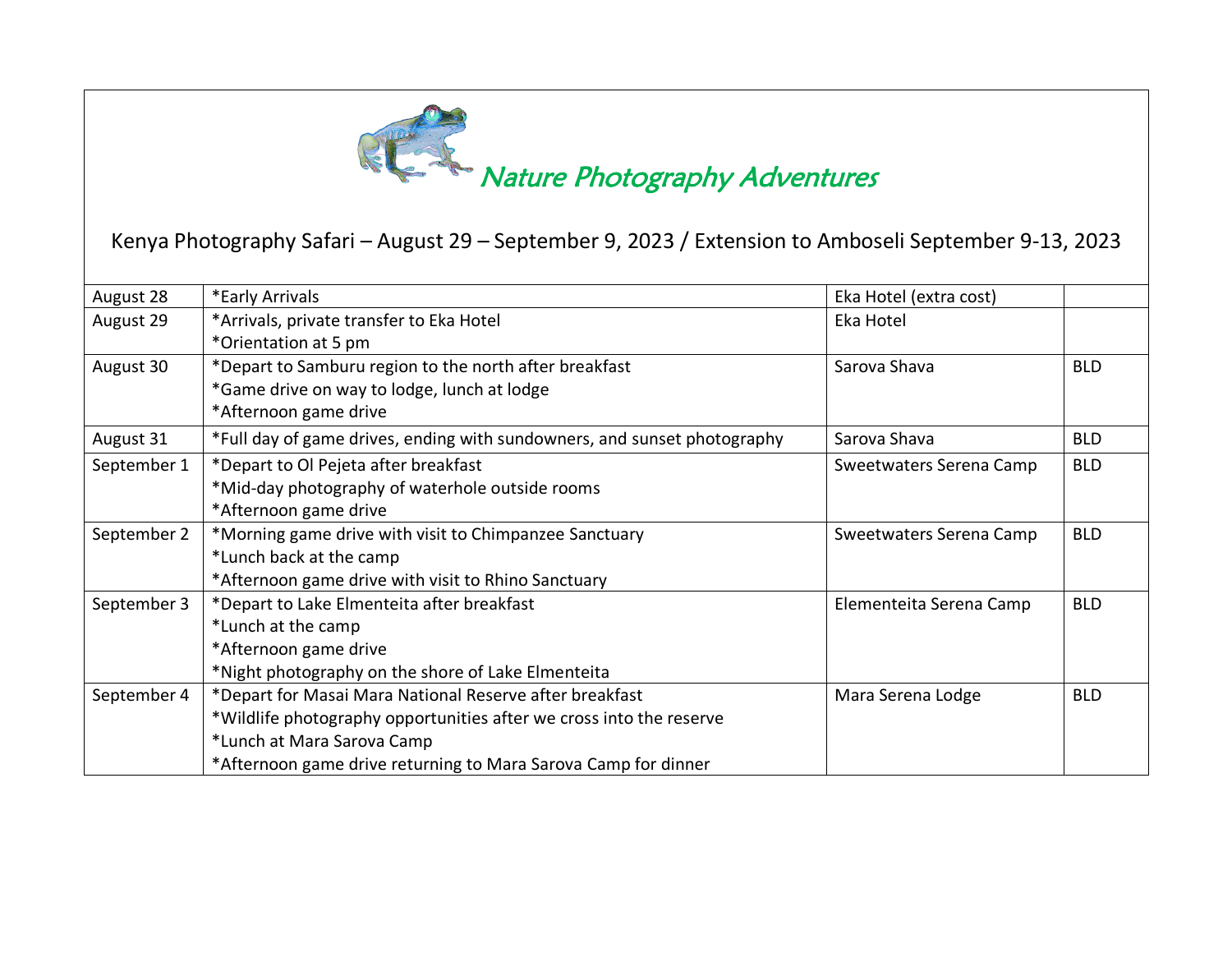| September 5 | *Optional early morning balloon flight                                        | Mara Serena Lodge        | <b>BLD</b> |
|-------------|-------------------------------------------------------------------------------|--------------------------|------------|
|             | *Early morning game drive                                                     |                          |            |
|             | *Continued morning game drive, lunch at lodge                                 |                          |            |
|             | *Afternoon game drive, returning at sunset                                    |                          |            |
| September 6 | *Depart for Mara Triangle after breakfast, with a game drive along the way to | Mara Serena Lodge        | <b>BLD</b> |
|             | Mara Serena Lodge                                                             |                          |            |
|             | *Arrive at Mara Serena Lodge for lunch and to move into rooms                 |                          |            |
|             | *Afternoon game drives with meals at lodge.                                   |                          |            |
| September 7 | *Early morning game drive followed by breakfast overlooking a hippo pool      | Mara Sarova Camp         | <b>BLD</b> |
|             | *Continued morning game drive                                                 |                          |            |
|             | *Lunch at the lodge                                                           |                          |            |
|             | *Afternoon game drive with dinner at the lodge                                |                          |            |
| September 8 | *Early morning, mid-morning, and afternoon game drives with meals at lodge    | Mara Sarova Camp         |            |
|             | *Sundowners, followed by exotic Masai dinner                                  |                          |            |
|             | *Organize bags for vehicle delivery to Nairobi                                |                          |            |
| September 9 | *Bags depart early for Nairobi (Bob will accompany them)                      | Eka Hotel (for those     | <b>BL</b>  |
|             | *Morning flight to Nairobi                                                    | continuing on extension) |            |
|             | *Lunch at Karen Blixen Coffee Garden                                          |                          |            |
|             | *Afternoon visit to Giraffe Centre and Kasuri Bead Factory                    |                          |            |
|             | *Evening transfer to airport for those NOT going on Amboseli Extension        |                          |            |
|             | *Lodging at Eka Hotel for those going on Extension                            |                          |            |
|             | *Dinner on your own                                                           |                          |            |